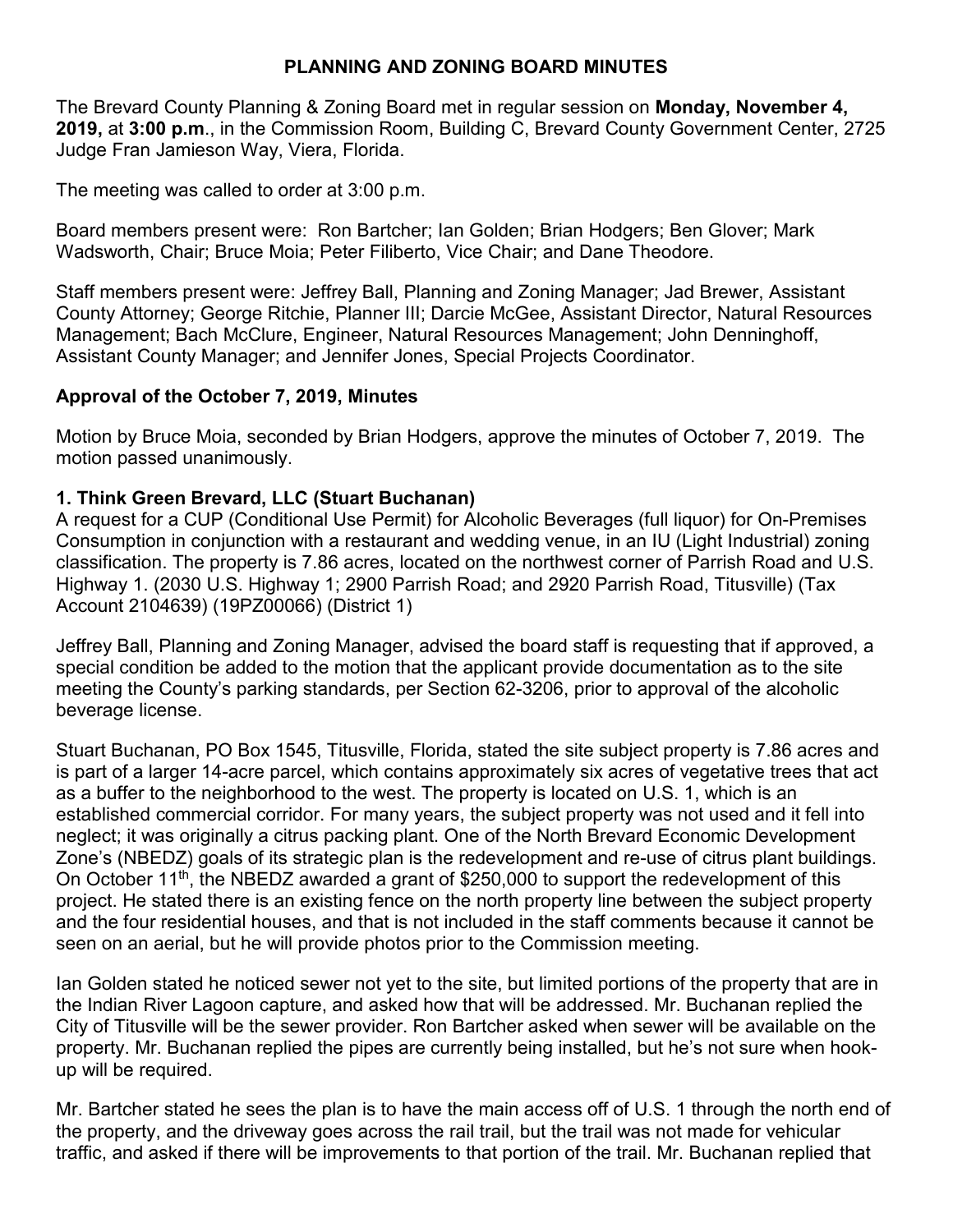particular portion of the trail was designed for vehicle access, and those plans were submitted to staff. He said not only did FDOT (Florida Department of Transportation) install all of the signage to account for vehicle access, but they also put in a deceleration lane for cars coming off of U.S. 1. Mr. Bartcher clarified he is talking about the trail itself. Mr. Buchanan stated that was fully incorporated in the plans when FDOT did the construction, and a copy of those plans were provided by the Space Coast Transportation Planning Organization and submitted to Planning and Development staff. Mr. Bartcher asked if the road base has been improved beyond what was put in for the trail. Mr. Buchanan replied yes, and signage was installed by FDOT so it could continue being used for vehicle access.

Bruce Moia asked if the project is in the site plan process. Mr. Buchanan replied yes, and stated for CUP's there is a conceptual site plan that gets submitted, and for a CUP site plan, the code requires it be prepared by an engineer or surveyor, and the site plan itself has to signed and sealed by an engineer. Mr. Moia asked who the engineer is for the project. Mr. Buchanan replied it is Ralph Brown. Mr. Moia asked if he works for a local firm. Mr. Buchanan replied Mr. Brown works for St. Johns River Water Management District. Mr. Moia asked if he is performing the engineering work on his own. Mr. Buchanan replied the site plan is being handled by the engineer and the surveyor, and Ralph Brown is the engineer and Loys Ward is the surveyor.

Mr. Golden stated page five of the staff comments mentions the number of seats associated with onpremises consumption of alcoholic beverages, and he noticed the applicant wants the CUP to include the covered patio area, but did not specify any seating for that area or for the tasting bar. Mr. Buchanan replied there will only be one wedding held at the property at a time, so it's the same patrons going from one area to the next; the only exception is the tasting bar, which is associated with the uses inside the building. Mr. Golden asked if it is concurrent seating. Mr. Buchanan replied yes, because there will not be multiple weddings held at the same time. Mr. Golden noted there is concurrent parking because there is no parking set aside for the chapel versus the other facilities. Mr. Buchanan replied yes, it will be the same patrons. Mr. Golden asked if that is specified in the CUP. George Ritchie, Planner III, stated the updated plan submitted by the applicant shows 101 new parking spaces being provided through the access off of U.S. 1, and staff has determined, based on the building size and the number of seats in several of the buildings, that 105 spaces would be needed for the CUP, so staff has identified the site is four spaces less than required by code.

Mr. Buchanan noted that is the consideration Mr. Ball mentioned at the beginning of the meeting, that the applicant has agreed to meet those conditions before an alcoholic beverage license would be issued. Mr. Golden stated that is something he would be in support of as part of the approval of the request. He said if there are 105 spaces, there could conceptually be 210 individuals, and there are 150 seats to be covered by the CUP for alcoholic beverages, and there could be more people than seats. Mr. Buchanan clarified that Mr. Golden is asking that staff add a maximum seating occupancy, as well as saying they have to comply with 105 parking spaces.

Mr. Ball stated yes, over all they are limited based on the CUP they've applied for, as well as parking, and that's to try to minimize the impacts of offsite parking.

Mr. Bartcher asked if fruit will be grown on the property for the tasting room. Mr. Buchanan replied no, the owner would like to see the industrial building returned to industrial uses, such as a microbrewery, which why the NBEDZ granted money to the project.

Mark Wadsworth called for public comment.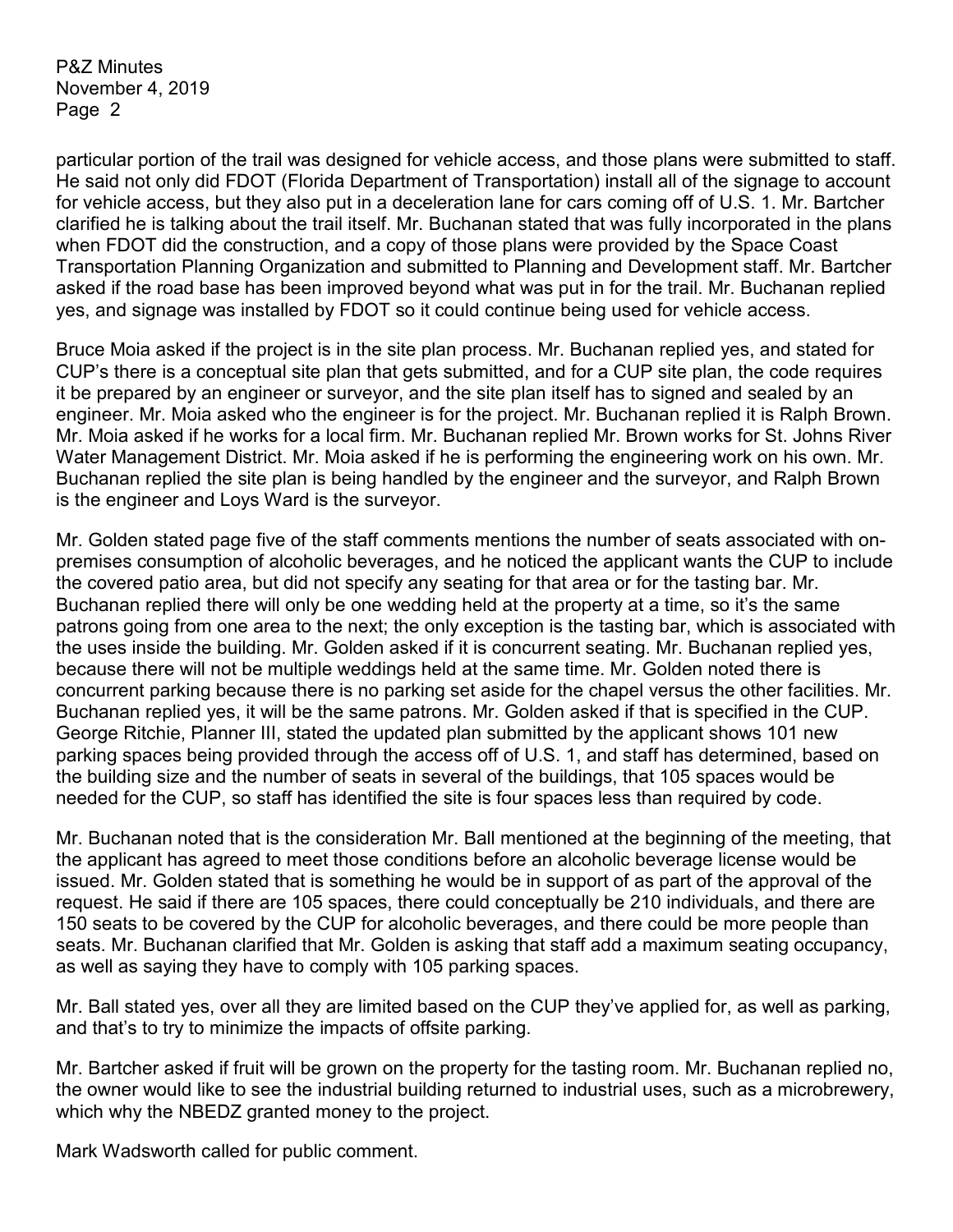Bob Shayller, 3285 Westwood Drive, Titusville, stated he has known the owners of Think Green of Brevard for years and has never had a bad experience at their establishment.

Patricia Brinker, 2912 Brandywine Circle, Titusville, stated the back of her house faces old citrus plant and she is concerned with loud music and traffic. She said she has not yet seen an entrance from U.S. 1, only from Parrish Road. She stated she is concerned about the owners not moving the trash and trailers off of the north part of the property, and noted there is not enough room to park, even if they take the trash off of the property.

Oleta White, 2912 Brandywine Circle, Titusville, stated she is the daughter of Ms. Brinker, so the proposed project also affects her directly, and she is concerned about the project having a direct impact her property value. She said her biggest concern is the ingress and egress; the applicant has stated traffic will come from the north side, but on the north side of the building, people have to drive around an outbuilding, and then go around the warehoused building. She stated on the empty acreage is garbage, cars, and commercial travel trailers, and that is the entrance to the front of the facility. She pointed out that the applicant refers to a covered patio, but there is not one on the property. She asked, if the intention is to use the north side as the ingress and egress, then why isn't it being used now, instead of coming across Parrish Road. She said the applicant mentioned foliage and trees protecting the site from the residential area, but there are only trees on the west side, and no trees on the south side, and the chain link fence has not been maintained. She stated noise is a major issue; there have already been a few celebration parties at the facility with approximately 30 people who used the Parrish Road entrance. She said the packing plant doesn't have insulation and the noise from the music inside has been very loud and there hasn't been an end time.

Mr. Buchanan stated the buildings referred to on the conceptual plan have not been constructed, but they will be on the north side of the existing building, which is why U.S. 1 will be the entrance. He said the wedding venue will be on the north side of the building and there is a small portion of the building being used as a tasting room. He noted all junk has to be removed, including the security trailer. He further stated the County has a noise ordinance, and if someone makes a complaint, either the Sheriff's Office or Code Enforcement will visit the site with noise meters and enforce the ordinance.

Mr. Moia stated the County requires a 15-foot Type A landscape buffer along the right-of-way, so there will be a buffer provided where there isn't one now. Mr. Buchanan stated the right-of-way was originally a railroad track and purchased by FDOT as part of the trail system, so it is a situation of what used to be a railroad track flush against a private industrial site, and then U.S. 1 is 20 feet away.

Mr. Moia pointed out there will have also have to be a 15-foot Type A buffer along Parrish Road for the residents across the street. Mr. Buchanan agreed, and stated that is part of the process.

Mr. Moia referenced the four letters of support for the request from the Titusville Police Department, the Women's Center, the SPCA, and a veterans organization.

Brian Hodgers asked about the ingress and egress, and stated one of the pages in the agenda packet says, "EX entrance", which is the one off of U.S. 1, and asked if that is an exit only. Mr. Buchanan replied it was designed and is functioning as an entrance and exit, and it is directly aligned with a full median break on U.S. 1. Mr. Hodgers noted another concern from the speakers was traffic to the site off of Parrish Road, and asked if there will be only one entrance coming off of Parrish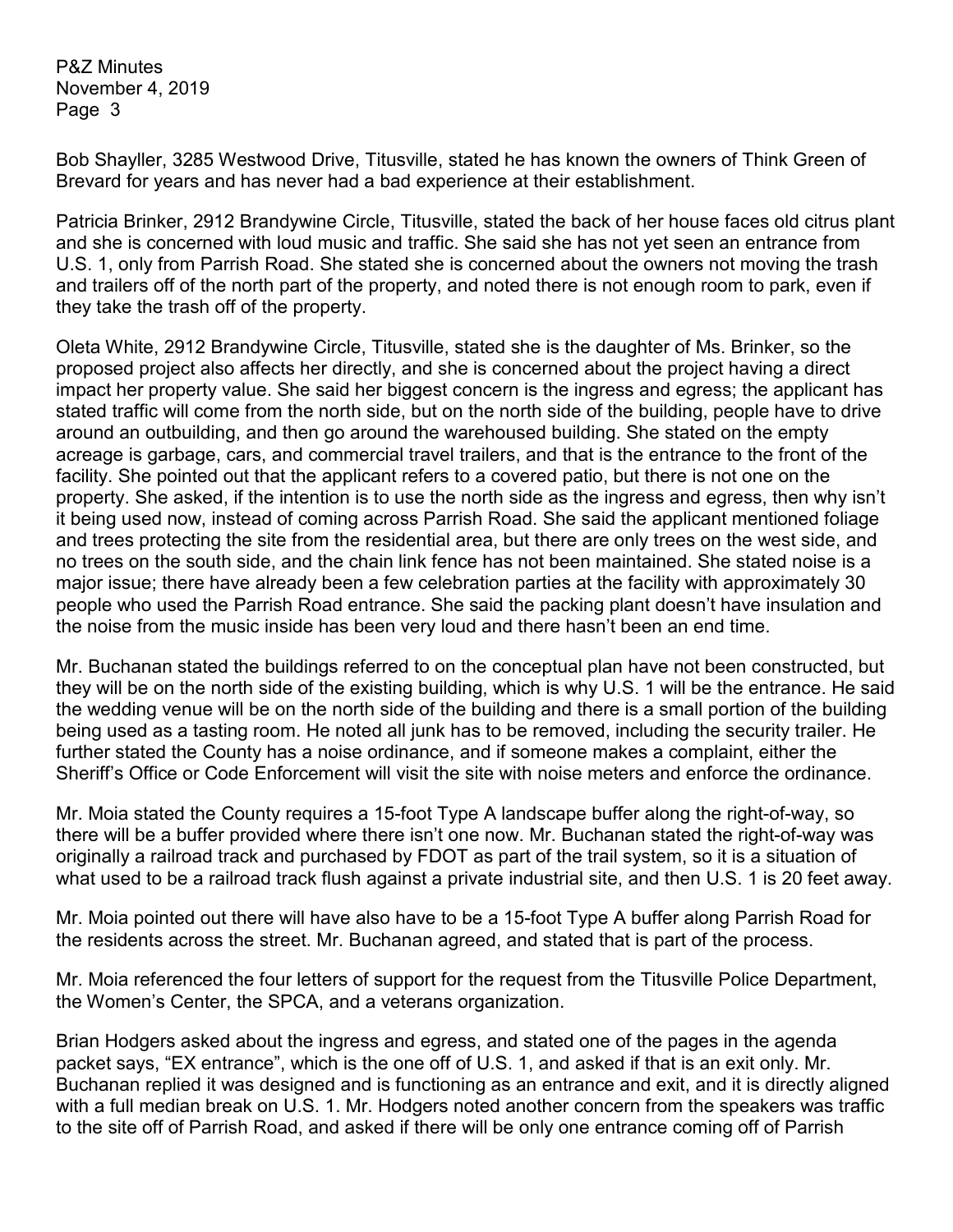Road. Mr. Buchanan replied U.S. 1 is the primary entrance and exit, and there would be no reason to have guests coming off of Parrish Road because they would have to walk 900 feet to the venue.

Peter Filiberto asked if the applicant is willing to comply with the parking requirements suggested by staff. Mr. Buchanan replied yes. Mr. Filiberto stated he will make a motion to approve because it is consistent with the land use and there are no churches or schools within 400 feet of the building.

Motion by Peter Filiberto, seconded by Brian Hodgers, to approve the request for a CUP for Alcoholic Beverages (full liquor) for On-Premises Consumption in conjunction with a restaurant and wedding venue, in an IU zoning classification.

Ben Glover asked if the property could be a concert hall or amphitheater if the applicants decide not to move forward with the wedding venue. Mr. Ritchie replied no, the request is for alcohol in conjunction with a restaurant and wedding venue only.

Mark Wadsworth called for a vote on the motion as stated, and it passed unanimously.

### **2. Bonnie E. Douglas, Trustee (Connie Douglas)**

A request for a change of zoning classification from RU-1-9 (Single Family Residential), BU-1 (General Retail Commercial), and TR-3 (Mobile Home Park) to all TR-3, with a BDP (Binding Development Plan) limiting the number of mobile home sites to the current number of 173. The property is 31.36 acres, located on the west side of U.S. Highway 1, approximately 250 feet south of Garrett's Road. (8440 U.S. Highway 1, Micco) (19PZ00108) (District 3)

Connie Douglas, 2275 Grant Road, Grant, stated her parents purchased the mobile home park in 1979, and the front building on U.S. 1 has been their residence, as well as a sales office for the park. She said they would like to make the property consistent with the rest of the park. She noted there was a strip across the front that was all BU-1, and staff suggested they try to make everything RU-1- 9, except for a smaller portion on the front that would remain BU-1.

Mark Wadsworth called for public comment, and seeing none, he brought the item back to the board.

Motion by Bruce Moia, seconded by Ben Glover, to approve the change of zoning classification from RU-1-9, BU-1, and TR-3 to all TR-3, with a BDP limiting the number of mobile home sites to the current number of 173. The motion passed unanimously.

## **3. Kim Fischer and Brian Scott Hall**

A request for a change of zoning classification from BU-1 (General Retail Commercial) and BU-2 (Retail, Warehousing, and Wholesale Commercial) with a BDP (Binding Development Plan), to all BU-2 and removal of BDP. The property is 1.12 acres, located on the south side of State Road 520, approximately 0.24 miles west of Lake Poinsett Road. (No assigned address. In the Cocoa area.) (Tax Account 2444757) (19PZ00113) (District 1)

Jeffrey Ball pointed out that the existing BDP limits the sales and trailer storage to the back 200 feet, so the removal of the BDP would allow for the storage of those vehicles anywhere within the property.

Kim Fischer, 1614 White Dove Drive, Winter Springs, Florida, stated having split zoning makes it difficult since they will not be selling trucks and trailers. She said their intent is to have an office warehouse, and having consistent zoning would give them more opportunities.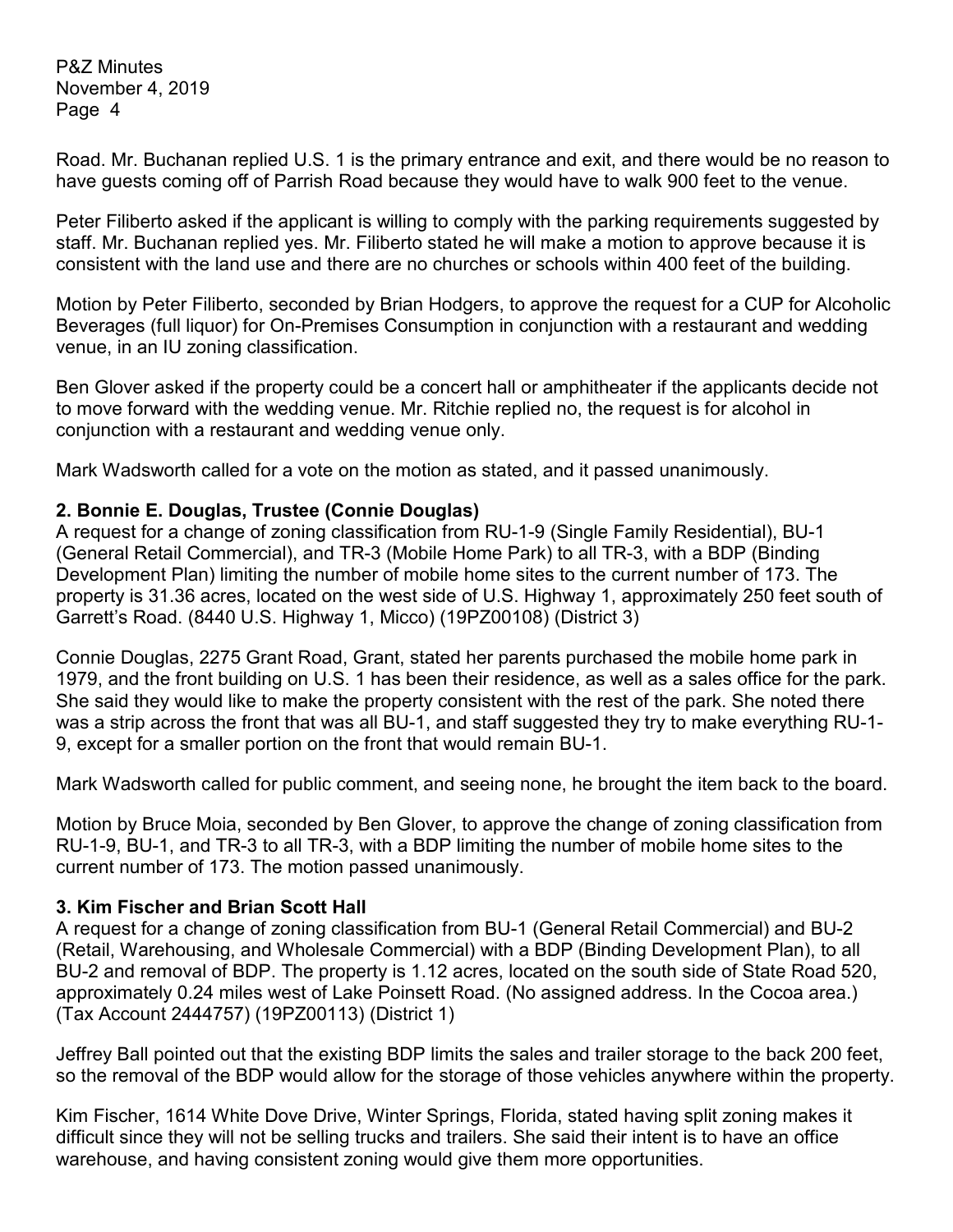Bruce Moia asked the purpose of removing the existing BDP. Ms. Fischer replied the BDP was for trucks and tractors, and they will not have anything that intense on the property. Mr. Moia asked if they would be doing more of a contractor office, showroom, and storage. Ms. Fischer replied yes, and any materials would be stored inside the building, there will not be any outdoor storage. She said there would be space for three or four tenants.

Mr. Ball advised the board that BU-2 allows for outside storage, so regardless of if the BDP is removed, BU-2 allows for outside storage.

Mark Wadsworth called for public comment.

Mary Sphar, 825 Clifton's Cove Court, Cocoa, Florida, stated the subject property is different than most of the properties along the south side of State Road 520 in that it has great potential to be a beautiful commercial development. The portion near the road has lovely specimen Live Oaks, with a grassy area in the back, and then more Live Oaks. She asked that the specimen Oaks be preserved and incorporated into the landscape design. One drawback to the property is that it is not served by water and sewer, although both are available from State Road 520. She suggested the board approve the request with a replacement BDP with the conditions of sewer connection and preservation of the specimen Oaks.

Ms. Fischer stated Florida Statutes and Environmental Health will require sewer connection within a certain distance of the property. She said as far as the trees, they will meet all of the codes.

Bruce Moia stated the property has Community Commercial land use, it's on a major arterial corridor, and Ms. Fischer is correct that the State will dictate whether the project gets sewer or septic, and the specimen tree ordinance will dictate that they have to preserve or mitigate for them, so he does not see the need for another BDP on the property.

Motion by Bruce Moia, seconded by Brian Hodgers, to approve the change of zoning classification from BU-1 (General Retail Commercial) and BU-2 (Retail, Warehousing, and Wholesale Commercial) with a BDP (Binding Development Plan), to all BU-2 and removal of BDP.

## **Local Planning Agency Agenda**

#### **1. An ordinance amending Floodplain Protection and Land Alteration.**

Darcie McGee, Assistant Director, Natural Resources Management, stated at the August 20, 2019, Commission meeting, the Board considered options addressing community concerns regarding possible flood risks associated with development and placement of fill on North Merritt Island. Specifically, the area is Hall Road north to State Road 405, excluding the Federal lands. The Board directed staff to bring back code modifications to clearly demonstrate that development shall comply with current code, including causing no adverse effect to other properties. The Board also requested the requirement of both compensatory and certification by an engineer that there will be no adverse impacts due to any improvements. She further stated Natural Resources is in the process of developing a stormwater model that will be specific to North Merritt Island and it is expected to be completed in late 2020; once completed, the model will be used by all applicants, making the certification portion of the code more straight forward. She continued, the proposed modifications are going to be applicable before and after the model is complete and will be used going forward if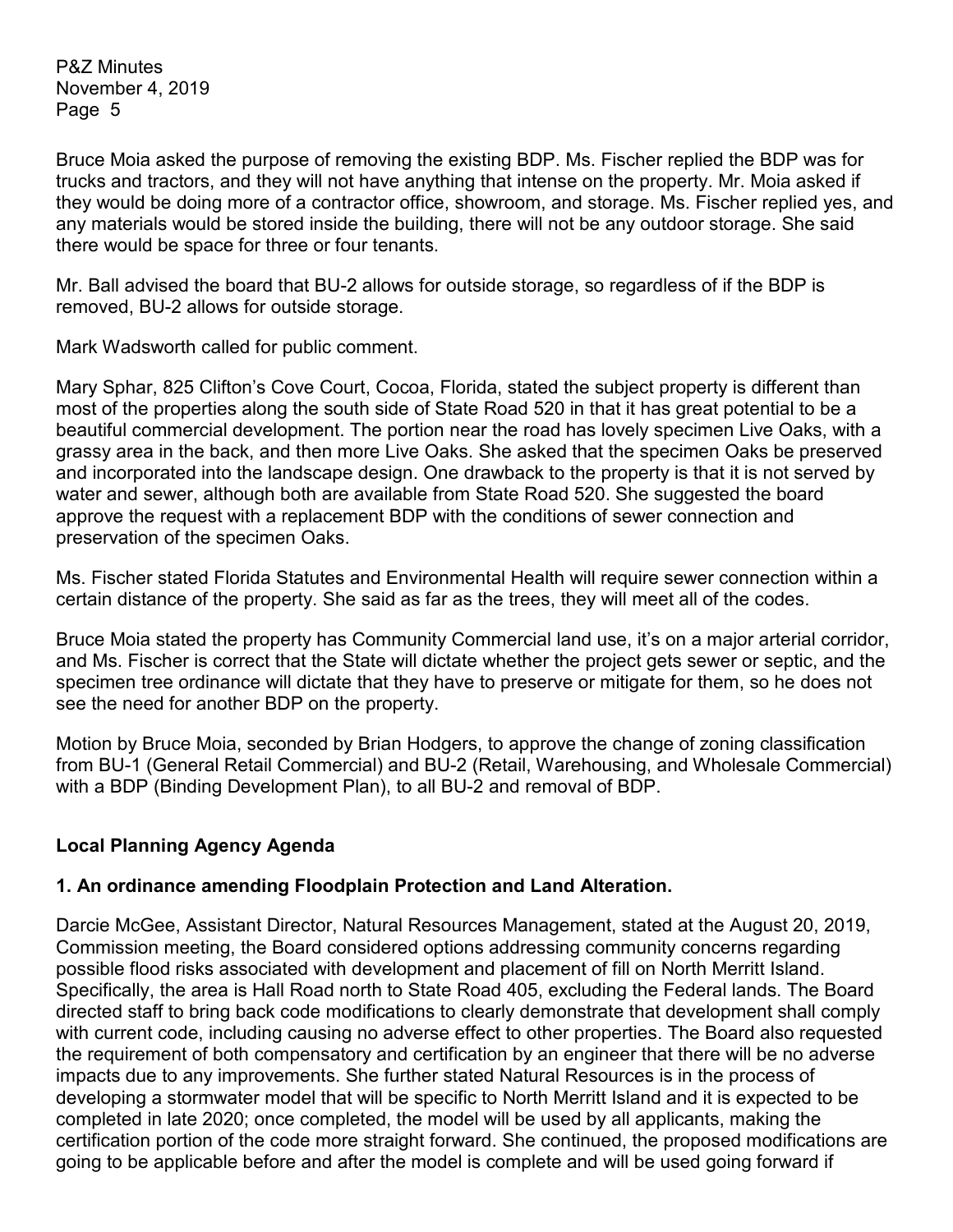approved. As for the adverse impacts, current State criteria states that applicants must manage the discharge rate of stormwater runoff, which means how fast the water comes off of the site. The goal is to prevent adverse impact by managing both the rate and the volume of water discharged from the site, so the volume will be how much water flows off of the site. The County manages water volume through compensatory storage. The modifications will be applicable to both development of structures, and land alteration, which is going to be simple grading of properties, which means filling or excavating on property. The proposed code establishes submittal and maintenance criteria, and it also addresses single-family residential parcels created prior to the effective date of the ordinance to allow for grandfathering. There is a waiver from compensatory storage that provides model criteria to be used by engineers until the County model is available for use. Properties demonstrating discharge of site runoff directly to the Indian River Lagoon are exempt from the compensatory storage requirements. Land alteration and grading are prohibited unless reviewed and approved by the County, and a minor land alteration permit has been established for small amounts of fill in the area and provides permit criteria.

Bruce Moia asked the difference between the proposed code and the existing code. He stated the code currently requires floodplain compensation in certain floodplains, and it sounds like it's being done whether riverine or not.

Ms. McGee replied currently there is estuarine floodplain, which is associated with the Indian River Lagoon and has outlets to the ocean; there is a riverine floodplain, which is the St. Johns River floodplain, and that requires compensatory storage; the Indian River Lagoon estuarine floodplain does not require compensatory storage under current code; and lastly is the isolated floodplains that also require compensatory storage because with the St. Johns system and the isolated systems, there's not room for the water to go anywhere. What is happening in North Merritt Island is that it is behaving like a riverine floodplain in that it's not being inundated by the brackish waters of the Indian River Lagoon, it's being flooded by the stormwater and fresh water coming from rain. The way the code defines it right now, it doesn't meet the definition of riverine; therefore, Natural Resources doesn't require compensating storage. By this floodplain and North Merritt Island functioning as a riverine, the proposed code is specific to that area because of the way it functions.

Mr. Moia asked if this area of North Merritt Island would be treated like an isolated floodplain unless you were directly abutting the river.

Bach McClure, Engineer, Natural Resources Management, replied yes, and that is the way most of the system on North Merritt Island functions, but because of the way the estuarine and riverine are defined it's all estuarine.

Mr. Moia stated that will change the definition, but add the criteria. Mr. McClure stated if the definition is changed there will be unanticipated impacts. Mr. Moia asked if Ms. McGee said the County is doing a study. Mr. McClure replied staff has selected a consultant and is negotiating the rate, and will be putting together a detailed stormwater model, which is a hydrology and hydraulics model that includes ground water as well as existing tailwater conditions. We have an existing model but it does not include the linkage to ground water, and the new version of the model will include that linkage as well as additional details that make it more accurate when it comes time to plug in the development to see if it is adequate or if there needs to be additional modifications.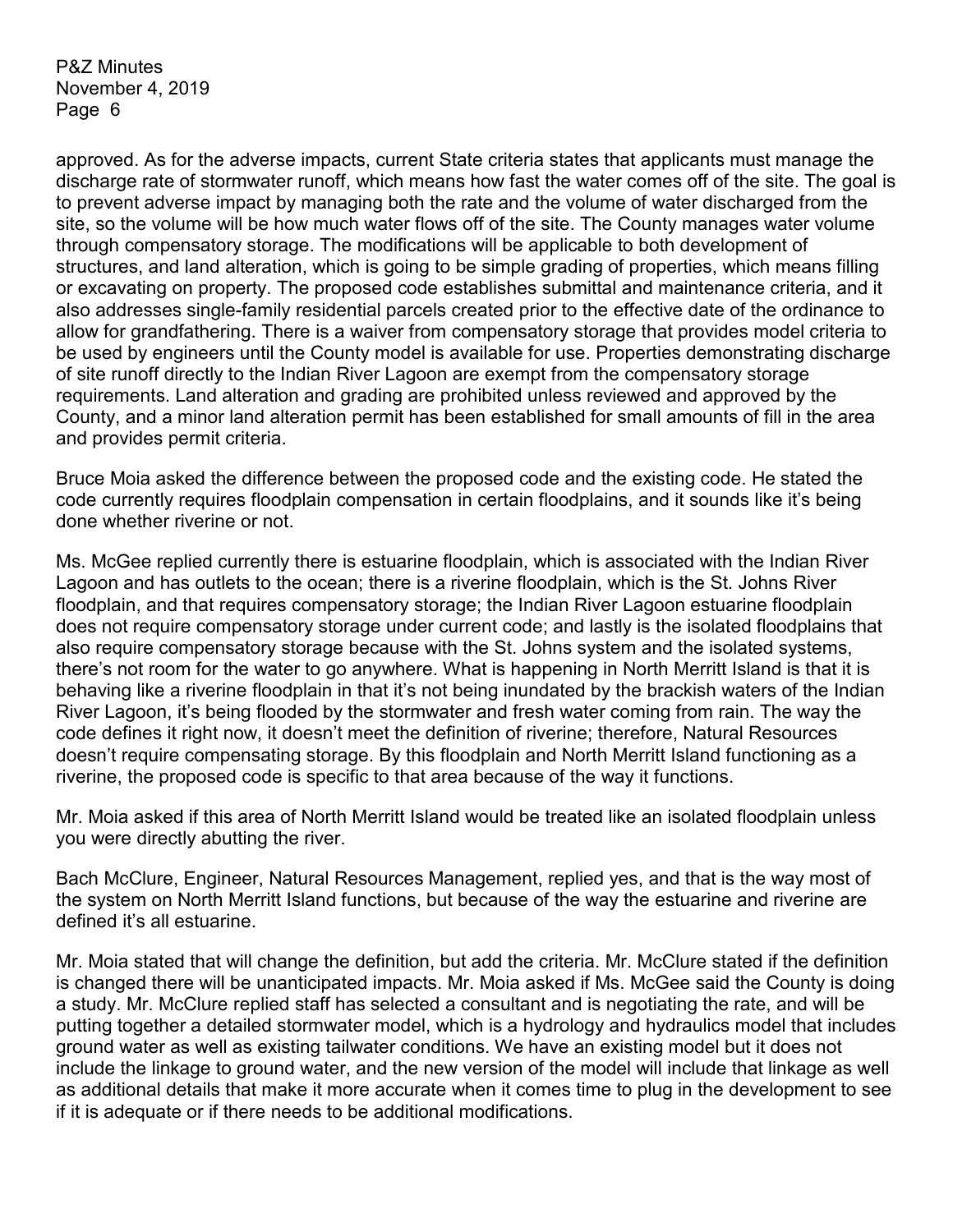Mr. Moia asked if the only exemption is if the discharge is going directly to the river, and asked what happens if there is a lot that discharge into a canal that discharges into the river. Mr. McClure said the problem is determining where to draw the line. It wouldn't be exempt; however, demonstrating there are no adverse impacts to the neighbors would be fairly straight forward. Mr. Moia asked if it would apply to one single-family residence on one acre. Mr. McClure replied yes.

John Denninghoff, Assistant County Manager, stated no one has ever been in a position where they could damage somebody through the development of their property; that has never been a legal thing to do. Defining that in the review and development process is what is really being changed. The basic definition, or purpose, or function, is to protect innocent property owners who have nothing to do with a land development, it is just being defined in a different way than previously, and staff is also providing the tools to be able to accomplish that in a reasonable way. Nevertheless, staff doesn't have the model today, but there is the option for someone else to do it in their own if they want to try to do it, but the ordinance defines what they have to consider and include in their analysis, and what ultimately has to be signed and sealed by an engineer to be able to demonstrate they complied with the intent of the code, which is to prevent harm to others.

Mr. Wadsworth asked staff if the ordinance will only apply to the North Merritt Island, north of Hall Road. Ms. McGee replied yes, and noted there is an exemption for compensatory storage for lots established prior to the date of the ordinance.

Mr. Moia asked when the ordinance would go into effect. Ms. McGee replied the ordinance states, "Compensatory storage for fill in the area shall be required for single-family parcels created prior to the effective date of this ordinance". She stated the ordinance goes on to read that if someone doesn't have a compensatory storage area available due to depth and groundwater they can obtain a waiver from the County.

Mr. Moia asked who the 'County' is, and asked if it was the County Commission or the County Manager. Ms. McGee replied it is the County Manager or designee. Mr. Moia asked if it could be administrative and not a public hearing. Ms. McGee stated it is not the intent to take it to the Board, it's to take it to the County for an administrative waiver. Mr. Moia stated he would like to make sure that is clear, because that's a big difference.

Peter Filiberto asked staff, if a hurricane were to happen people lost 10 feet of their property to the river, would they be allowed to fill in the property they lost. Ms. McGee replied that is a different situation and would be driven by the State. Normally, the State does not allow people to reclaim property lost through erosion in State waters; however, after a catastrophic event, such as Hurricanes Frances and Jeanne, the State allowed people to reclaim property if they did it in a timely manner, having to do with the date of the emergency order, but it is up to the State.

Mr. McClure stated the properties immediately along the river are recognized that the odds of them directly impacting somebody else by adding fill is fairly small. He stated if someone has their own drainage system going out to the river and not blocking anyone else's flow, then they're good, whether they put in a foot of fill or 10 feet of fill. If affecting their drainage system, that's where staff would ask them to show that they are not adversely impacting people upstream.

Mr. Wadsworth stated he was going to suggest the County provide stormwater runoff. Mr. McClure stated once the model is done, staff will have done the pre-condition for every piece of property in the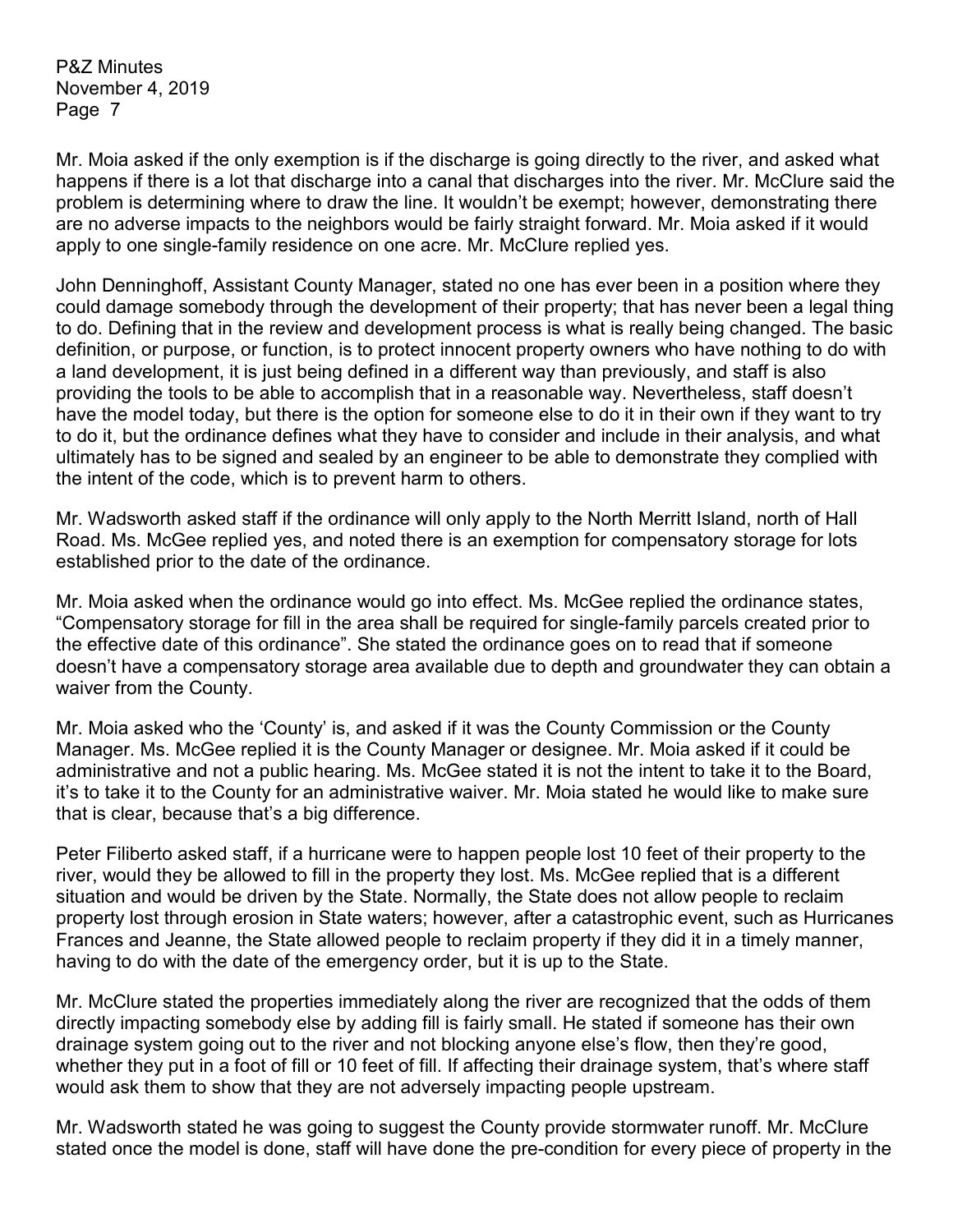affected area covered by the ordinance. Mr. Wadsworth asked, if there are parcels of land that do not have the volume for the compensating storage, will they not be able to build. Mr. McClure replied that is where someone could build a single-family residence and minimize the footprint. Mr. Wadsworth stated the compensating storage would delineate the square footage of the structure. Mr. McClure replied, potentially yes, but if someone is limited on how much compensatory storage volume can be created because the groundwater is so high, that's where the waiver would come into effect. He said if the zoning is for a 2,500 square-foot house, the footprint could be done with whatever the minimum is for the septic tank, the house, and access, and it could also go three stories high and up to 7,500 square feet, as long as the footprint is for the 2,500 square foot minimum.

Mr. Denninghoff stated it will not be up to staff to solve the problem for development; developers will have to figure out how to solve the problem themselves. He said it may be that there is another opportunity for them to demonstrate compliance and doing no harm by providing improvements someplace else, or it could be that they are going to remove material in a different location that provides more compensatory storage someplace other than on their current site, so there is more than one way to do it, but nevertheless, they will have to come up with a solution themselves, staff will not do that for them. He stated staff is preparing the model that will help them figure out what their impacts might be for a given development concept, and then what they might have to do to compensate or to comply with the code with respect to that concept, and they may have to alter the concept in order to comply with the code.

Mr. Moia asked if the affected area of the ordinance is all one basin, or is it made up of multiple subbasins where offsite compensation could be done anywhere in the affected area, or would it have to be within the sub-basin. Mr. Denninghoff replied the model being prepared will define what the flood area is, because the water stages up and one level might be different than what it is when it is at a higher level, and Merritt Island is especially susceptible to that because it's so flat. As a result, the model will figure that out and will project the stages based on the development plan, and then if it's anything higher than previously occurred, they are going to have to make an adjustment, and where that adjustment is made will be driven by the existing conditions of the land and the water table, as well as the rainfall. The model will predict that for them and if they're proposed solution to the problem works, then they might get their approval, assuming they've complied with the other codes.

Mr. Moia asked if the model will be prepared by the consultant and then available to any consultant doing work in that basin. Mr. Denninghoff replied that is correct, it's very similar to they way it is done with traffic modeling. Mr. Moia asked what program the model will be in. Mr. McClure replied ICPR-4. Mr. Moia stated he is sure it's going to be a bulky model, but hopefully it can be compartmentalized and not so cumbersome and large that it will take eight hours to run on a computer. Mr. McClure stated he has been told that the new program runs considerably faster than the old program, even with the existing models. He stated staff has not started talking with the consultant about how to implement it, and it may be that it can be broken out into portions and set boundary conditions for a small portion where a certain area of development is concerned.

Mr. Moia asked if it is proposed to pursue this ordinance regardless of the fact that the model will not be available for one to two years. Mr. McClure stated there are existing systems available, especially for properties bordering the Lagoon, or larger discharge channels adjacent to the Lagoon. He said proving no adverse impact will be fairly simple with the tools currently available, it's the inland properties that will have more of an issue.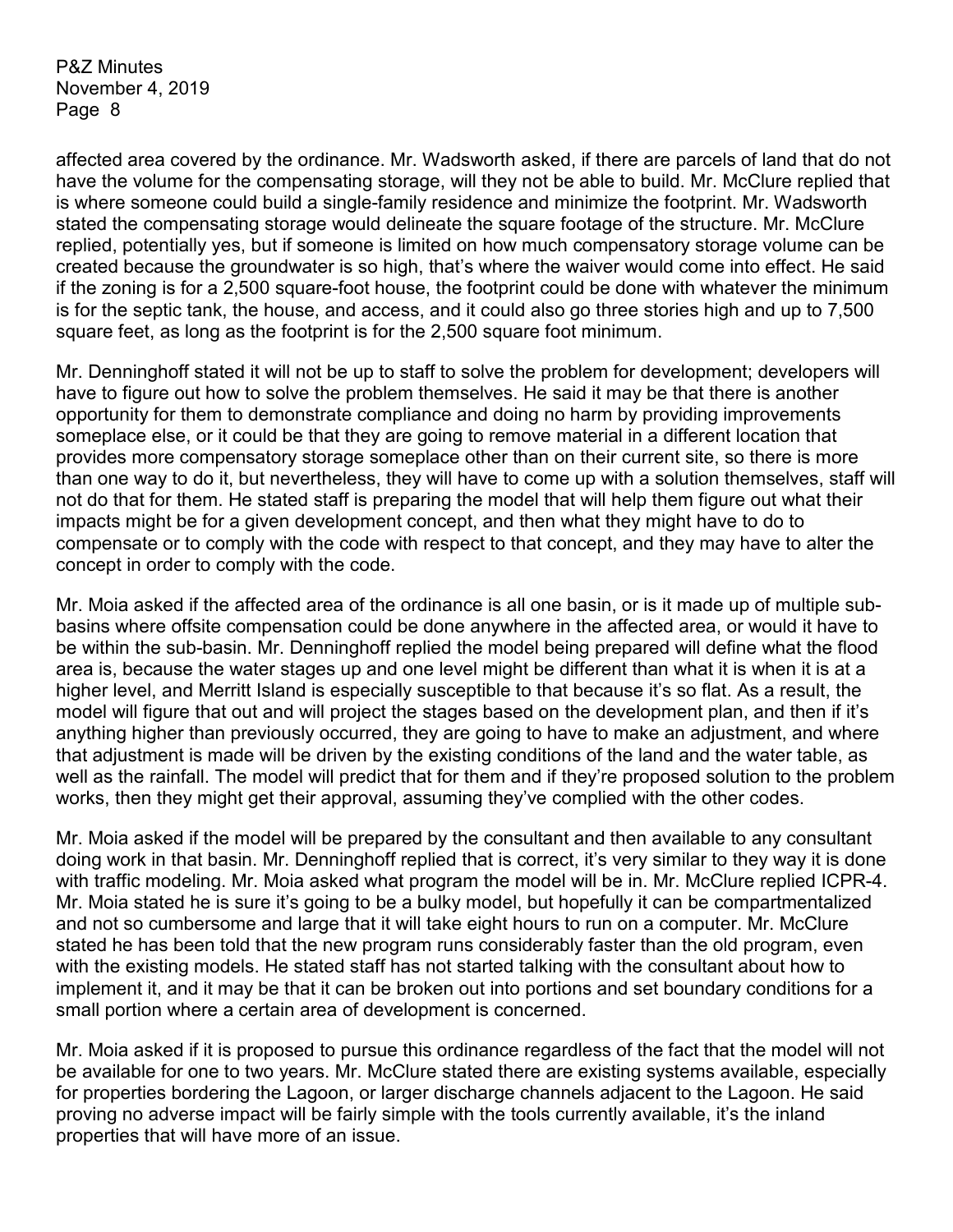Mr. Denninghoff noted the County Commission directed staff to bring it back as soon as possible.

Mr. Wadsworth called for public comment.

Mary Sphar, 825 Clifton's Cove Court, Cocoa, stated she thought the ordinance change was supposed to reduce flooding on North Merritt Island by requiring compensatory storage and certification by the engineer that his project won't make flooding worse for the neighbors. She said there was no indication in the motion by Commissioner Lober that a waiver was supposed to be included as part of the ordinance. She said the riverine floodplain compensatory storage requirements don't have such a waiver. The existing stormwater models are not adequate for North Merritt Island, and that's why the County is spending the money and effort on a new model. She said the storm that is used for reference when input is put into the models is not specified, and the County has had documentation for a long time that shows staff believes that the 100-year, 24-hour storm, measured at hour 36 is the appropriate one to use for North Merritt Island. There is not a requirement for verification of the test results, and there's no requirement to not increase the nutrients. She said she has a problem with Part D of the ordinance and she would like it qualified. She stated if the ordinance is to be used before and after Mr. Denninghoff's model is done, then it should be made clear that this waiver can be granted by using the new model he is going to be responsible for creating. She asked why a new stormwater model is being done if the computer-based models are adequate. She asked the board to modify Part D to protect the Merritt Island residents who have suffered flooding for too long.

Darlene Hunt, 125 West Crisafulli Road, North Merritt Island, stated she was the Chair of the Small Area Study for four years, and this proposal was one of the results from the Small Area Study. She said she supports Ms. Sphar's comments, and she requests the board vote to approve the ordinance with Ms. Sphar's suggested amendments.

Ms. McGee stated the ordinance talks about waiver criteria and submitting a model for approval by the County, and what is included in the proposed ordinance that is not currently included is that developers have to account for groundwater and volume. Instead of doing modeling based on the rate of the water off the site, they will have to do modeling of groundwater and volume, so that's two additional criteria included above and beyond the current models.

Mr. Moia mentioned the minor land alteration permit for land less than three-quarters of an acre, and asked what is different about being a minor land alteration than the rest of the code. Ms. McGee stated staff recognized that one of the other problems on North Merritt Island, besides development of homes and businesses, is land filling. She said there is a land alteration permit that someone can get to alter their land for a field, but it doesn't kick in until three-quarters of an acre, so for half-acre parcels it can become cumulative over an area, and the minor land alteration permit is a mechanism for staff to look at the smaller projects without subjecting them to a true land alteration permit, which is expensive and is really for mining and borrow pits.

Mr. Moia asked if the minor land alteration permit would be available to other areas in the County. Ms. McGee replied right now it's only applicable to area affected by the ordinance.

Ron Bartcher stated he would like to see staff add the phrase, "from stormwater" in paragraph 4(b), after 'adverse impacts'. He said when he first read, 'adverse impacts', he wondered if it was environmental impacts or property values. He thanked staff for including rate and volume in the